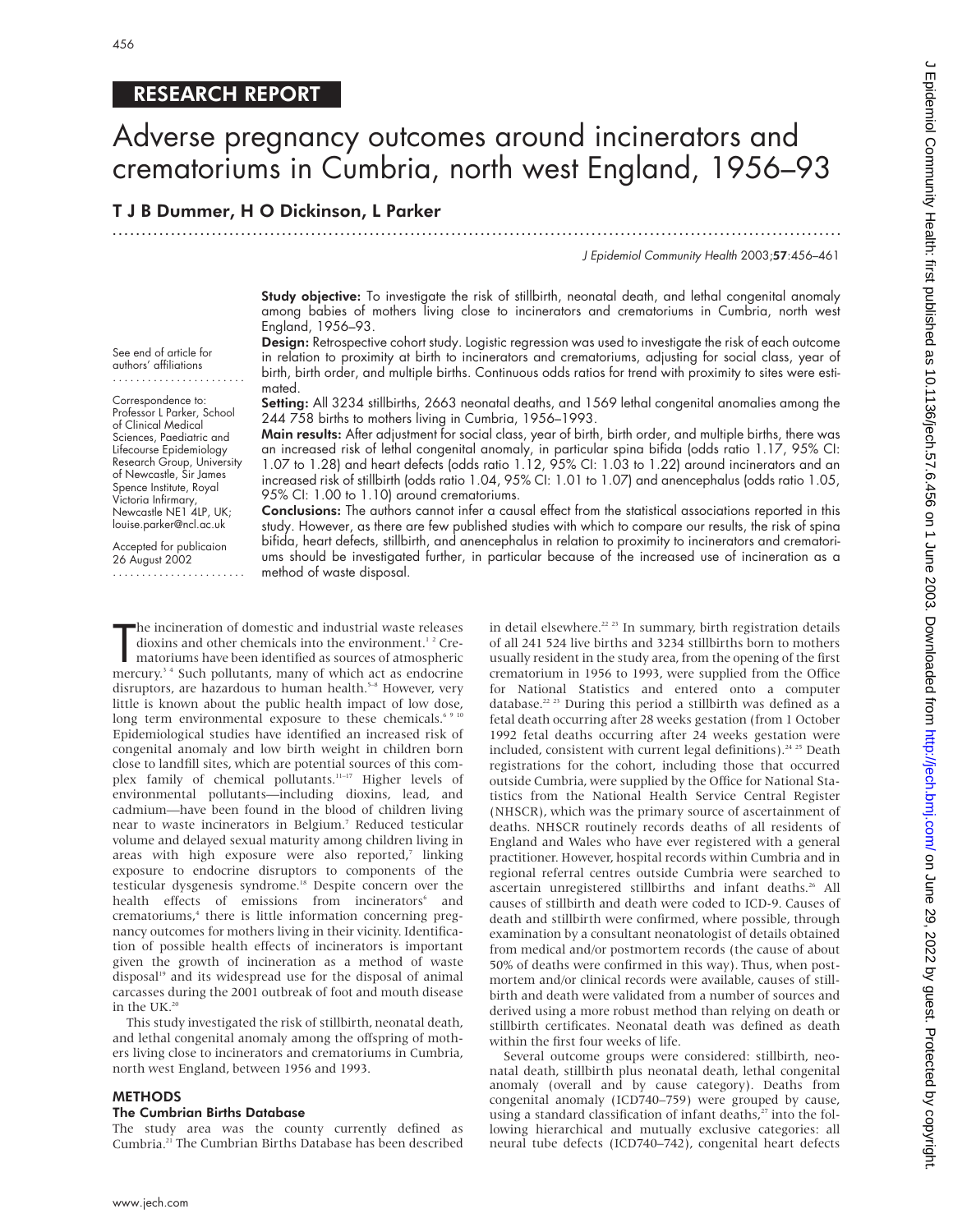

Figure 1 Location of incinerators and crematoriums in Cumbria, 1956–93.

(ICD745–747), other congenital anomalies. Neural tube defects were subdivided into: anencephalus (ICD740), spina bifida (ICD741), other central nervous system anomalies (ICD742). All other lethal congenital anomalies were grouped because of the small numbers within each ICD-9 cause category.

The mother's address on the child's birth certificate was postcoded and hence grid referenced.<sup>28</sup> The father's occupation, as recorded on the birth certificate, was assigned a social class.29 Algorithms based on parents' names were used to assign birth order and identify multiple births.<sup>23</sup>

# Geographical data (see table 1)

The grid references and dates of operation of incinerators in Cumbria were ascertained from Environment Agency records. No incinerators operated before 1977, and four operated between 1977–93. The locations of all crematoriums were ascertained from specialist digests and the dates of operation were obtained. During the period 1956–1993, three crematoriums operated. Details were captured in the geographical information system Arc/Info.30 Mercury represents the main pollutant from crematoriums.<sup>34</sup> By contrast, emissions from incinerators incorporate a more complex mixture of dioxins, furans, particulates (such as chloride and sodium), heavy

metals (including lead and chromium), and volatile organic compounds (such as chloroform).<sup>1 31</sup> Because of the differences in emissions, incinerators and crematoriums were analysed separately. Three of the four incinerators in Cumbria all dealt with materials defined as difficult by the Environment Agency, $32$  the other (incinerator 1) processed only inert and biodegradable material.<sup>32</sup> Because of the historical nature of this study no detailed emissions data were available. Details of the material dealt with at each incinerator are presented in table 1. The location of all incinerators and crematoriums in Cumbria, 1956–93 is show in figure 1.

# Analysis methods

A measure of exposure of each birth to incinerators and crematoriums was computed using the distance function  $1/(D+0.1)^2$  where D was the distance in km from the site and the measure was summed over all sites that were in operation at the time of birth.

Stillbirth and neonatal death rates fell substantially over the study period.<sup>33</sup> The cause of stillbirth was recorded on the stillbirth registration only from 1961 onwards. Hence the analysis in relation to proximity to crematoriums was stratified by time period: 1956–60, 1961–71, 1972–82, 1983– 93. As incinerators in Cumbria were in operation only between 1977 and 1993, this analysis was not stratified by time period.

Multivariate logistic regression<sup>34</sup> was used to model how the risk of each outcome varied in relation to proximity to incinerators and crematoriums, adjusting for the known demographic risk factors—year of birth, social class, birth order, and multiple births—using offsets from an analysis of the effects of demographic risk factors without the exposure function. Year of birth was modelled using both quadratic and linear terms. Social class, birth order, and multiple births were treated as categorical variables (social classes I, II, IIIn, IIIm, IV, V, armed forces, and unknown, father not recorded on the births certificate; birth order 1, 2, 3, and  $\geq 4$ ; multiple births, yes/no). A sensitivity analysis was carried out repeating the logistic regression, but excluding births with the greatest influence, as measured by Pregibon's influence statistic.<sup>34</sup> For incinerators the analysis was repeated for the period before any incinerators were open, 1956–76. Because multiple births may not be considered independent events, robust estimates of variance were used and significance assessed from the corresponding p value.<sup>35</sup>

#### RESULTS

#### Incinerators (see table 2)

The risk of stillbirth and neonatal death was not significantly increased closer to incinerators. However, the risk of lethal congenital anomaly was significantly higher  $(p<0.01)$ . This significantly increased risk was restricted to heart defects and neural tube defects, specifically spina bifida. Sensitivity analysis demonstrated that these results remained significant when the most influential births were excluded. Replication of the

**Table 1** Incinerators and crematoriums in Cumbria in operation during the study period, 1956–93

| Site          | Location                 | Material*                                         | Time period of<br>operation |
|---------------|--------------------------|---------------------------------------------------|-----------------------------|
| Incinerator 1 | <b>Barrow in Furness</b> | Inert, biodegradable                              | 1977-1992                   |
| Incinerator 2 | Ulverston                | Hazardous, flammable, chemicals                   | 1978-1994                   |
| Incinerator 3 | Dalston                  | Filter material, treatment sludges, biodegradable | 1979-1991                   |
| Incinerator 4 | Armathwaite              | Biodegradable, putrescible                        | 1991-present                |
| Crematorium 1 | Carlisle                 |                                                   | 1956-present                |
| Crematorium 2 | <b>Barrow in Furness</b> |                                                   | 1963-present                |
| Crematorium 3 | Distington               |                                                   | 1974-present                |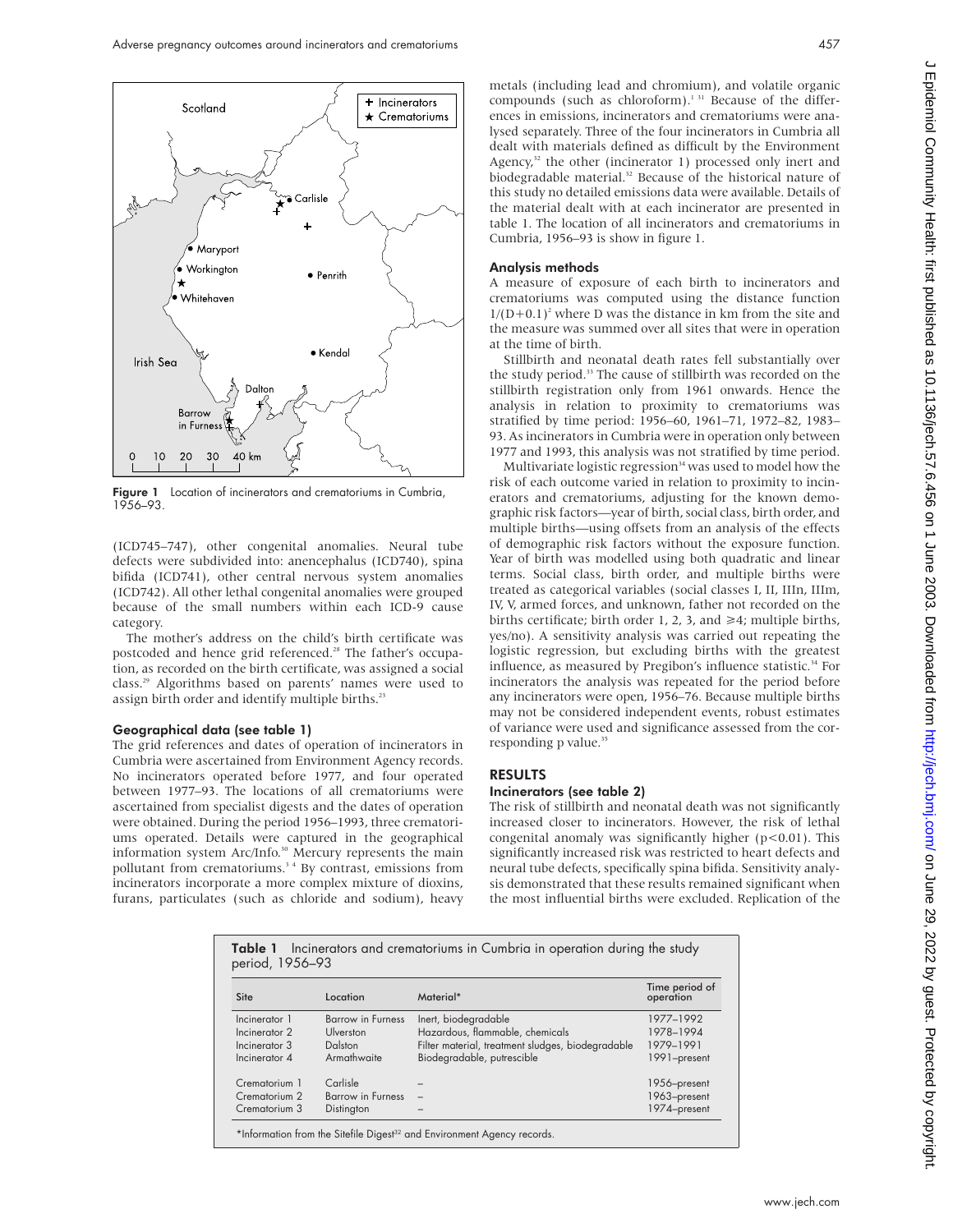Table 2 Continuous odds ratios (OR)<sup>†</sup> for risk of stillbirth, neonatal death, and lethal congenital anomaly in relation to proximity to incinerators, 1956–76 (before incinerators opening)‡ and 1977–93, adjusted for social class, birth order, year of birth, and multiple births

|                                       | Number of |           |                         |       |
|---------------------------------------|-----------|-----------|-------------------------|-------|
| Outcome                               | cases     | <b>OR</b> | 95% CI                  | p     |
| 1956–76 (before incinerators opening) |           |           |                         |       |
| Stillbirth + neonatal death           | 4715      | 0.97      | 0.93 to 1.01            |       |
| Stillbirth                            | 2622      | 1.00      | $0.96 \text{ to } 1.03$ |       |
| Neonatal death                        | 2093      | 0.92      | $0.84$ to $1.00$        |       |
| Lethal congenital anomaly‡            | 1583      | 0.94      | $0.86$ to $1.02$        |       |
| All neural tube defects‡              | 602       | 0.95      | 0.85 to 1.06            |       |
| Anencephalus <sup>#</sup>             | 262       | 0.96      | $0.82$ to $1.13$        |       |
| Spina bifida‡                         | 244       | 0.86      | $0.67$ to $1.10$        |       |
| Other CNS anomaly‡                    | 96        | 1.02      | $0.97$ to $1.08$        |       |
| Heart defects <sup>+</sup>            | 247       | 1.01      | $0.91$ to $1.12$        |       |
| All other anomalies <sup>#</sup>      | 303       | 0.94      | $0.81$ to $1.09$        |       |
| 1977-93                               |           |           |                         |       |
| Stillbirth + neonatal death           | 1182      | 1.03      | $0.93$ to $1.13$        |       |
| Stillbirth                            | 612       | 1.04      | 0.90 to 1.19            |       |
| Neonatal death                        | 570       | 1.02      | 0.90 to 1.14            |       |
| Lethal congenital anomaly             | 417       | 1.10      | 1.03 to 1.19            | $* *$ |
| All neural tube defects               | 132       | 1.13      | 1.04 to 1.23            | $***$ |
| Anencephalus                          | 33        | 1.08      | 0.99 to 1.18            |       |
| Spina bifida                          | 60        | 1.17      | 1.07 to 1.28            | $* *$ |
| Other CNS anomaly                     | 39        | 0.73      | 0.34 to 1.56            |       |
| <b>Heart defects</b>                  | 104       | 1.12      | 1.03 to 1.22            | $* *$ |
| All other anomalies                   | 181       | 0.90      | 0.67 to 1.22            |       |

\*p<0.05, \*\*p<0.01. †These ORs are continuous, for example, the odds of lethal congenital anomaly at a distance, D, from an incinerator compared with the odds at 3 km from incinerators is  $1.10^{1/10}$ Hence the odds ratio comparing risk at a distance of 0.5 km compared with that at 3 km (or further) is about 1.3. ‡Before incinerators opening lethal congenital anomalies were analysed only for the time period 1961–76.

analysis, using the location of incinerators for the time period *before* they were open, showed no increased risk for any outcome (table 2).

# Crematoriums (see table 3)

During 1956–93 there was a significantly increased risk (p<0.01) of stillbirth closer to crematoriums, reflecting a consistently increased risk from 1961 onwards. The risk of anencephalus was also significantly increased during this period (p<0.05), due to a significantly increased risk in 1961–71. Although most (92%) cases of anencephalus were stillborn, the significantly increased risk of stillbirth remained after exclusion of anencephalus cases from the analysis. From 1972 onwards there was an increased risk of all other congenital anomalies, excluding neural tube defects and heart defects, with increasing proximity to crematoriums, which was significant (p<0.01) for the period 1983–1993. These findings remained significant after exclusion of the most influential births.

# **DISCUSSION**

# Summary

We found a significantly increased risk of lethal congenital anomaly (specifically spina bifida and heart defects) in relation to proximity to incinerators, but not of stillbirth or neonatal death. In contrast with Elliott *et al*, <sup>12</sup> who found an increased risk for certain congenital anomalies in areas where landfill sites were later opened, we found no increased risk for any outcome in areas where incinerators were subsequently opened. Hence, there was no evidence that these increased risks might be attributable to features of the environment where incinerators were located.

Around crematoriums, there was a consistently increased risk of stillbirth from 1961 onwards. There was also a significantly increased risk of anencephalus during 1961–1971, when case ascertainment was highest because this time period largely pre-dated antenatal screening for this outcome.

In the later two time periods there were very few cases of anencephalus in term pregnancies and hence statistical power to detect an effect was greatly reduced. There was a significantly increased risk of all other lethal congenital anomalies around crematoriums from 1983 onwards. This increased risk was not observed in earlier time periods despite a greater number of cases, suggesting either that a small association was obscured in earlier time periods by cases due to causes that were eliminated or reduced during 1983–93, or that the significant association in 1983–93 was a chance finding.

The significant statistical associations are different for incinerators and crematoriums. While we cannot infer a causal effect from these statistical associations, the inconsistency may be attributable to the different pollutants emitted by crematoriums and incinerators, $14531$  or it may reflect confounding with other unmeasured risk factors, or it may be a chance finding. In addition, the time periods of operation of incinerators and crematoriums were different (1977–93 and 1956–93 respectively). Hence, while we observed a significantly increased risk of anencephalus with proximity to crematoriums during 1961–1971, we did not in the later time periods for either crematoriums or incinerators. It is unlikely that any association between proximity to incinerators or crematoriums and the risk of anencephalus would be detectable in later time periods when the number of cases was low because of prenatal screening and therapeutic termination.

#### Strengths and weaknesses of the study

Our study covered 38 years, allowing us to investigate a potential environmental hazard with a large cohort of 244 758 births. Changes in medical practices over time may have affected the results. Medical advances, such as improved antenatal care, which allows more fetuses to be carried to at least 28 weeks, and improved gestational dating, may have increased the number of deaths classified as stillbirths. However, other advances, such as better fetal monitoring and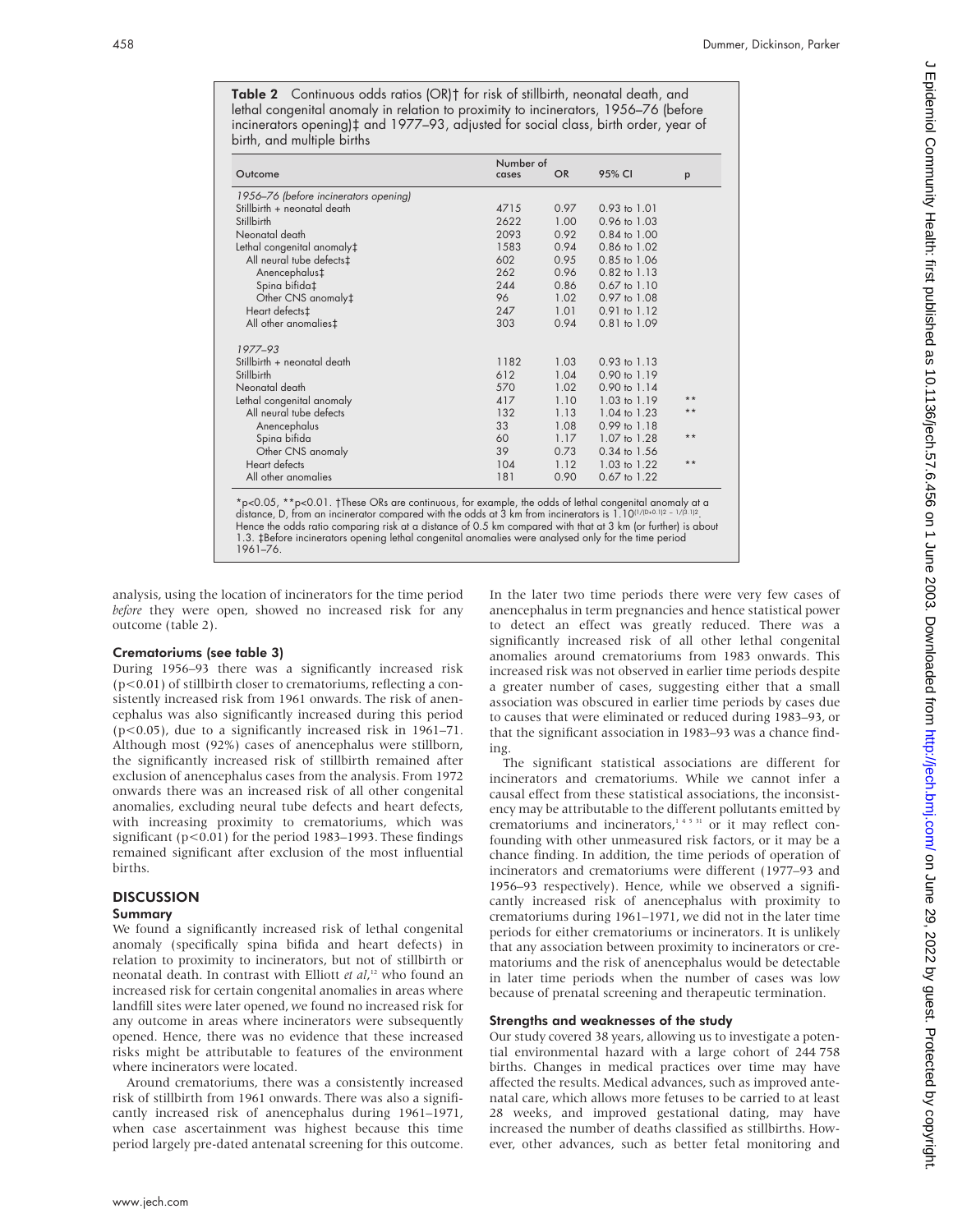Table 3 Continuous odds ratios (OR)<sup>‡</sup> for risk of stillbirth, neonatal death, and lethal congenital anomaly in relation to proximity to crematoriums, 1956–93, by time period, adjusted for social class, birth order, year of birth, and multiple births

|                                                    |              | 95% CI                       | p            |
|----------------------------------------------------|--------------|------------------------------|--------------|
| 1956-60                                            |              |                              |              |
| Stillbirth + neonatal death<br>1508                | 0.95         | 0.74 to 1.22                 |              |
| Stillbirth<br>887                                  | 0.85         | 0.60 to 1.20                 |              |
| Neonatal death<br>621                              | 1.08         | 0.77 to 1.52                 |              |
| $1961 - 71$                                        |              |                              |              |
| Stillbirth + neonatal death<br>2559                | 1.10         | 1.01 to 1.20                 | $*$ †        |
| Stillbirth<br>1413                                 | 1.19         | 1.09 to 1.31                 | $\star\star$ |
| Neonatal death<br>1146                             | 0.93         | 0.75 to 1.15                 |              |
| 906<br>Congenital anomaly                          | 1.10         | 0.95 to 1.27                 |              |
| 493<br>All neural tube defects<br>219              | 1.12<br>1.23 | 0.94 to 1.33                 | $\star$      |
| Anencephalus<br>1968<br>Spina bifida               | 1.06         | 1.01 to 1.50<br>0.79 to 1.42 |              |
| Other central nervous system<br>76                 | 0.65         | 0.33 to 1.26                 |              |
| 177<br><b>Heart defects</b>                        | 1.21         | 0.91 to 1.62                 |              |
| All other anomalies<br>236                         | 0.95         | $0.66$ to $1.38$             |              |
|                                                    |              |                              |              |
| 1972-82<br>Stillbirth + neonatal death<br>1212     | 0.98         | 0.87 to 1.09                 |              |
| Stillbirth<br>602                                  | 1.04         | $0.93$ to $1.16$             |              |
| Neonatal death<br>610                              | 0.89         | $0.72$ to $1.11$             |              |
| Congenital anomaly<br>462                          | 0.80         | 0.59 to 1.09                 |              |
| All neural tube defects<br>200                     | 0.68         | 0.39 to 1.16                 |              |
| 69<br>Anencephalus                                 | 0.35         | $0.11$ to $1.18$             |              |
| 88<br>Spina bifida                                 | 0.71         | 0.28 to 1.78                 |              |
| 43<br>Other central nervous system                 | 0.97         | 0.64 to 1.47                 |              |
| Heart defects<br>125                               | 0.58         | 0.26 to 1.27                 |              |
| All other anomalies<br>137                         | 1.04         | 0.84 to 1.29                 |              |
| 1983-93                                            |              |                              |              |
| Stillbirth + neonatal death<br>618                 | 0.99         | 0.87 to 1.23                 |              |
| 332<br>Stillbirth                                  | 1.01         | 0.97 to 1.05                 |              |
| Neonatal death<br>286                              | 0.84         | 0.60 to 1.17                 |              |
| 201<br>Congenital anomaly                          | 1.02         | 0.99 to 1.05                 |              |
| All neural tube defects<br>41<br>$\overline{7}$    | 0.76<br>0.65 | 0.37 to 1.58<br>0.13 to 3.19 |              |
| Anencephalus<br>18                                 | 1.02         | 0.97 to 1.08                 |              |
| Spina bifida<br>16<br>Other central nervous system | 0.08         | $0.00$ to $5.62$             |              |
| <b>Heart defects</b><br>49                         | 0.50         | 0.15 to 1.62                 |              |
| All other anomalies<br>111                         | 1.03         | 1.01 to 1.06                 | $* *$        |
| 1956-93                                            |              |                              |              |
| Stillbirth + neonatal death<br>5897                | 1.02         | 0.99 to 1.05                 |              |
| Stillbirth<br>3234                                 | 1.04         | 1.01 to 1.07                 | $* *$        |
| Neonatal death<br>2663                             | 0.91         | 0.78 to 1.04                 |              |
| 1569<br>Congenital anomaly (1961–93)               | 1.02         | 0.96 to 1.08                 |              |
| All neural tube defects<br>734                     | 1.00         | $0.87$ to $1.16$             |              |
| 295<br>Anencephalus                                | 1.05         | 1.00 to 1.10                 | $\star$      |
| Spina bifida<br>304                                | 0.99         | 0.77 to 1.27                 |              |
| 135<br>Other central nervous system                | 0.70         | $0.43$ to $1.14$             |              |
| Heart defects<br>351                               | 1.00         | $0.77$ to $1.31$             | $\star$      |
| 484<br>All other anomalies                         | 1.04         | 1.00 to 1.07                 |              |

\*p<0.05, \*\*p<0.01. †Became non-significant when most influential births were excluded. ‡These ORs are<br>continuous, for example the odds of anencephalus at a distance, D, from crematoriums compared with the<br>odds at 3 km from a distance of 0.5 km compared with that at 3 km in 1961–71 is about 1.77.

improved resuscitation, may have decreased the number of stillbirths either by shifting potential stillbirths into the category of neonatal deaths or by preventing infant death. The introduction of antenatal screening and elective termination reduced the number of stillbirths and deaths attributable to congenital anomalies in recent years.<sup>36</sup> Thus the clinical characteristics of the cases in the 1950s and 1960s may be intrinsically different from those in the 1990s. However, all analyses were adjusted for year of birth, such that the risk of stillbirth, lethal congenital anomaly or neonatal death to mothers living close to incinerators or crematoriums was, in effect, compared with that of other mothers giving birth around the same time. Hence, the objectives of our study were not affected by changes in the nature of cases over time.

Because the Cumbrian Births Database recorded all birth registrations in Cumbria during the study period by date of birth and postcode of mother's residence, we had precise data on the population at risk and the location of each birth. Consequently we were able to estimate exposure and risk within a continuous model unconstrained by the availability of population statistics from other sources and we did not have to restrict our analysis to traditional geographical areal units. However, a limitation of our study was the unavailability of data on pregnancies less than 28 weeks gestation (24 weeks since 1 October 1992), which will affect the population at risk because some serious congenital anomalies might not continue to this stage of maturity, either through spontaneous abortion or termination. The inability to include such cases in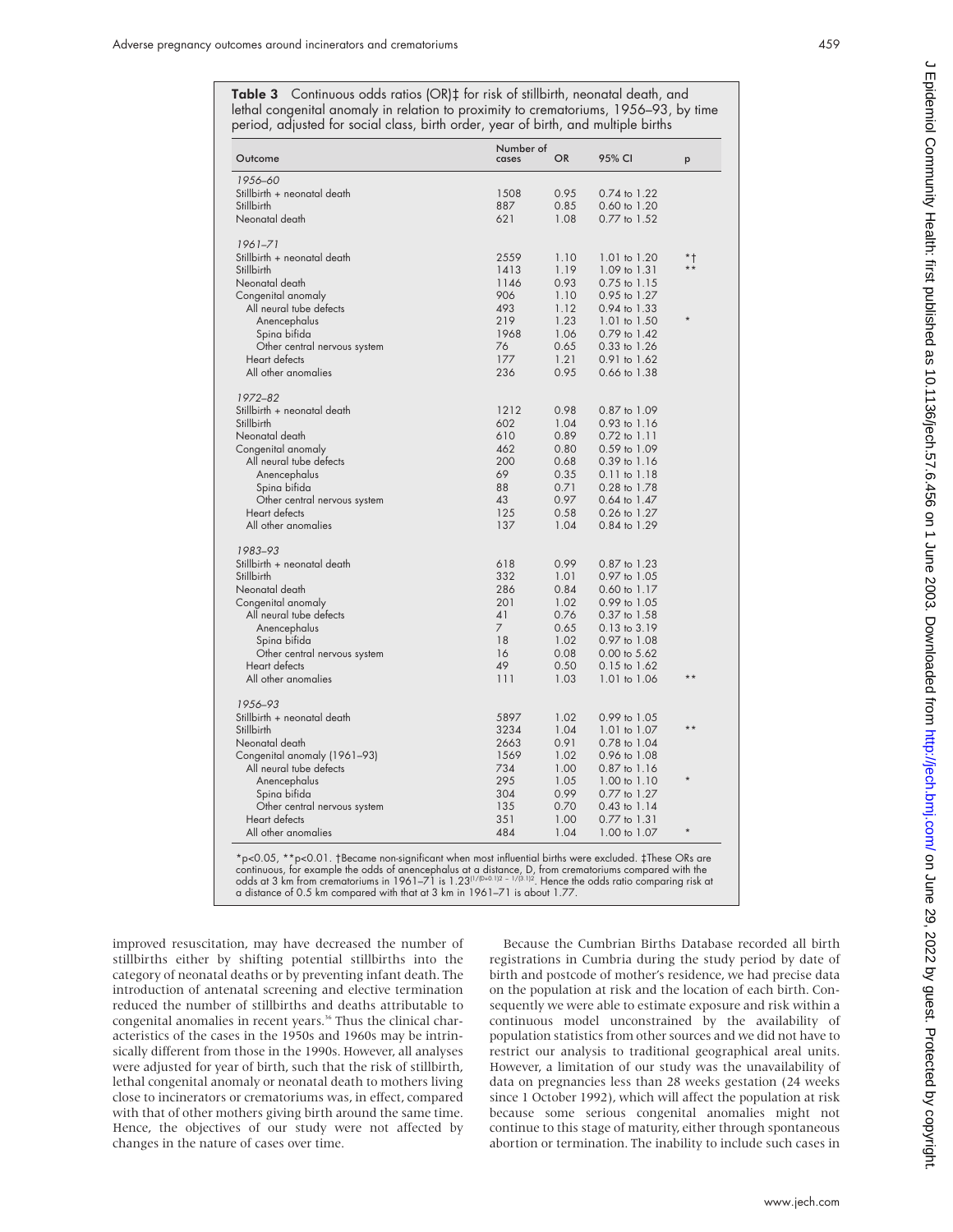# Key points

- Incinerators and crematoriums are sources of harmful chemicals (including dioxins), although little is known about the effects of long term low dose exposure.
- We investigated the effects of proximity to incinerators and crematoriums on stillbirth, neonatal death, and lethal congenital anomaly.
- We used precise details of the population at risk and the distance of each birth from all sites.
- We found an increased risk of spina bifida and heart defects in relation to proximity to incinerators and an increased risk of stillbirth, anencephalus, and other congenital anomalies in relation to proximity to crematoriums.

#### Recommendations

• Further work is needed to establish whether this statistical association is causal or not.

our study is likely to have resulted in a conservative estimate of the effects of proximity to sources of pollution. A further limitation of our study was the exclusion of non-lethal congenital anomalies, although we were rigorous in our ascertainment of deaths, stillbirths, and lethal congenital anomalies.26 Because no data were available for non-lethal congenital anomalies these cases could not be excluded from the live birth control group. However, as the control group comprised all live births that survived over 28 days non-lethal congenital anomalies would have comprised a very low proportion of the comparison group.

We were able to incorporate exposures of each birth to putative pollution from several sites. In addition, we had demographic information for each birth and hence were able to take account of individual risk factors, such as social class, which we have shown previously to be a better predictor of stillbirth rates than community based deprivation measures such as the Townsend score.<sup>23</sup> Grid references for incinerators and crematoriums were supplied to an accuracy of 100 metres.

We assumed that the mother's residence during pregnancy was the same as that recorded on the birth registration. Hence migration of mothers during pregnancy may have resulted in misclassification of exposure, which would have tended to obscure any association between risk of adverse pregnancy outcome and proximity to crematoriums or incinerators.

A further limitation was that, as actual pollution levels around each site were unknown and would be impossible to ascertain retrospectively over such a long time period, we relied on a function of distance as a surrogate for potential exposure. The form of the exposure function,  $1/(D+0.1)^2$ , assumed that exposure increased rapidly with proximity to the sites. A potential mechanism for absorption of toxic pollutants from incinerators or crematoriums by pregnant women might involve direct inhalation of pollutants or contact through food, soil, or water contamination. We assume higher pollution levels closer to the point source and thus the distance function is a reasonable surrogate indicator that has been used in many similar studies investigating health risks around pollution sources.<sup>11–13 15</sup> Although we could not consider any changes in pollution levels over time all analyses were adjusted for year of birth, so the risk of adverse pregnancy outcomes for mothers living close to crematoriums/ incinerators was compared with that of mothers giving birth in the same year.

The facilities in Barrow in Furness and Dalton in Furness are located near to industrial sites defined as hazardous by the Environment Agency. Hence, there is some potential for confounding between proximity to incinerators/crematoriums and proximity to hazardous industrial sites.

There is potential for confounding between distance from incinerators and crematoriums and unmeasured risk factors, such as diet, lifestyle, or occupational exposures. However, we adjusted for individual social class, which is likely to be related to such lifestyle factors. Hence, this study can only identify a potential statistical association between exposure to incinerators or crematoriums (modelled by a function of distance) and adverse pregnancy outcomes. We cannot establish the biological plausibility of these findings given the lack of detailed emissions data. Further studies are now required using actual pollution levels around crematoriums and incinerators to investigate the biological plausibility of our findings.

We undertook a large number of comparisons and hence it is possible that some of the significant results may be chance findings, arising through multiple significance testing. However, our results of raised risk of stillbirth, congenital heart defects, and neural tube defects were generally consistent between time periods and sensitivity analysis showed they were robust, which lessens the probability of them being chance findings. As with all geographically based studies, there was potential for confounding with lifestyle and sociodemographic risk factors that were not included in the analysis, although we were able to adjust for individual level socioeconomic status, which has not been possible in many other studies.

## Comparison with other studies

Although several studies have considered pregnancy outcomes for mothers living close to hazardous waste and municipal landfill sites,  $11-15$  17 37 38 there is a paucity of epidemiological data concerning pregnancy outcomes around incinerators and crematoriums with which to compare our study. Our finding of an increased risk of lethal congenital anomalies, in particular neural tube defects and congenital heart defects, in babies born close to incinerators is consistent with the results of some studies of congenital anomalies around hazardous waste and municipal landfill sites<sup>11-15</sup> but not with others.<sup>37</sup> <sup>38</sup> Nevertheless, our findings need to be interpreted cautiously, as both the pollutants and exposure pathways associated with these sources differ. While incinerators are sources of a range of chemicals, including some also emitted by hazardous waste and municipal landfill sites, they also emit dioxins, heavy metals, and particulates.<sup>31</sup> Furthermore, the exposure pathways from incinerators and landfill sites are different<sup>12 13 31</sup>: exposure of humans to landfill pollution results from water supply contamination, groundwater run off, and atmospheric contamination from landfill gases,<sup>12 13</sup> whereas pollutants from incinerators are primarily dispersed atmospherically.

Although incinerators and crematoriums in Cumbria were located in urban areas, there were so few in operation that only 10% of the Cumbrian birth cohort were born within 2 km of an incinerator or crematorium, in contrast with the finding by Elliott *et al*<sup>12</sup> that 80% of the population in England and Wales live within 2 km of a landfill site.

## **Conclusions**

We found an increased risk of lethal congenital anomaly (specifically spina bifida and heart defects) in relation to proximity to incinerators and an increased risk of stillbirth and anencephalus in relation to proximity to crematoriums. In view of the scarcity of published data and our use of a distance function to represent potential exposure it is difficult to assess whether these statistical associations reflect a causal effect. Further investigations using actual pollution levels and high quality data, including lethal and non-lethal outcomes in term pregnancies and elective terminations, are required. Sufficient investment must be made in national registration systems to ensure these issues can be investigated adequately. The UK system for registration of congenital anomalies is known to be incomplete and this severely restricts its credibility.<sup>39</sup>

# ACKNOWLEDGEMENTS

We thank Mr Julian Smith and Mrs Jane Salotti for continuing maintenance of the Cumbrian Births Database and Mrs Katharine Kirton